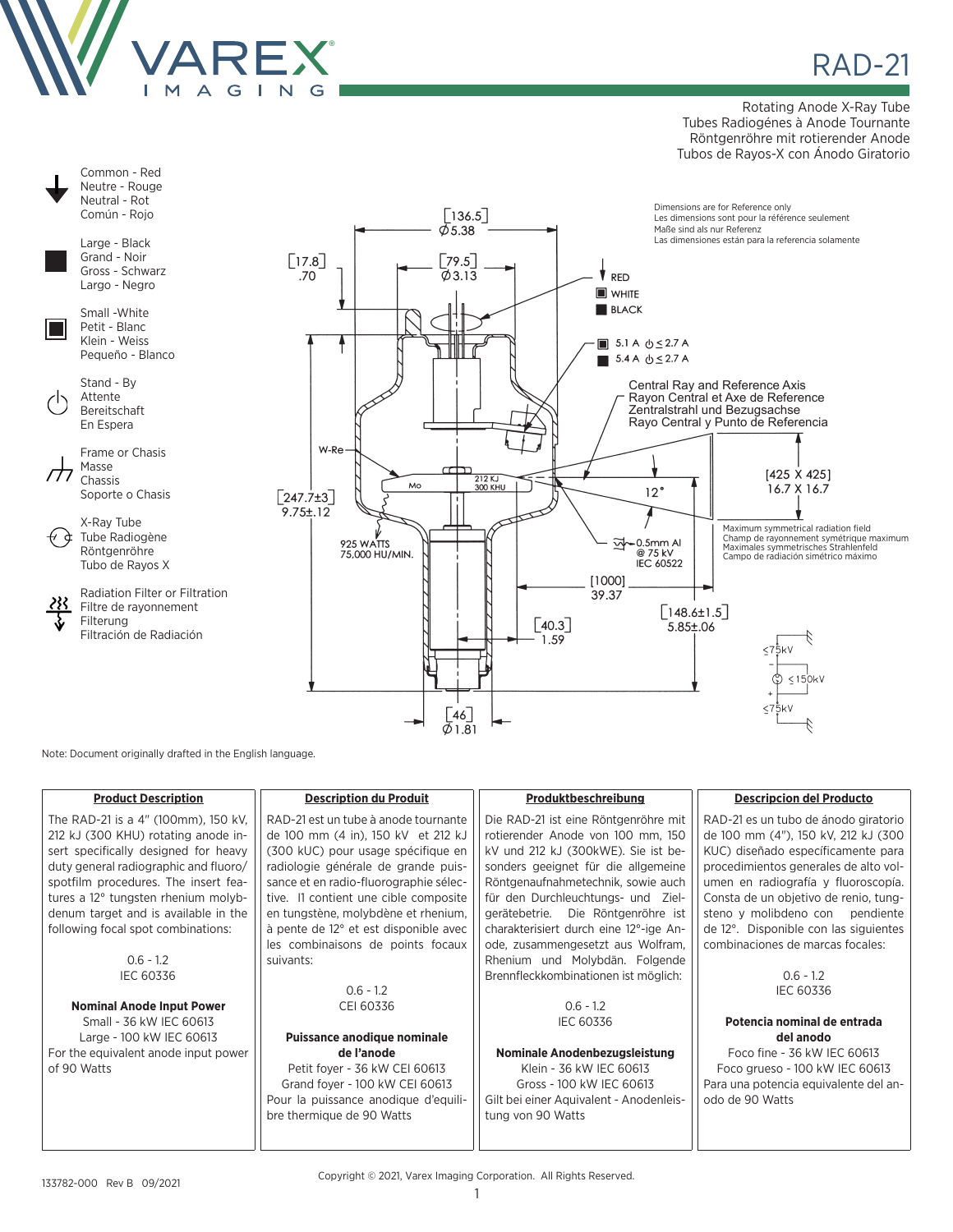

Single Load Ratings IEC 60613 Abaques de Chargepour Pose Unique CEI 60613 Brennfleck - Belastungskurven IEC 60613 Diagramas de Exposición Radiográfica IEC 60613

## 3 Ø Constant Potential



**50 HZ - 2,850 RPM**





| Nominal anode input power for the<br>lanode heat content 40%. IEC 60613 | Puissance calorifique nominale de<br>ll'anode: 40%. CEI 60613 | Thermische Anodenbezugsleistung bei   Aproximadamente el poder de<br>einer Wärmespeicherung von 40%. IEC    penetracion para obtener un<br>60613 | lalmacenaje de calor del anodo de 40%.<br><b>IEC 60613</b> |
|-------------------------------------------------------------------------|---------------------------------------------------------------|--------------------------------------------------------------------------------------------------------------------------------------------------|------------------------------------------------------------|
|-------------------------------------------------------------------------|---------------------------------------------------------------|--------------------------------------------------------------------------------------------------------------------------------------------------|------------------------------------------------------------|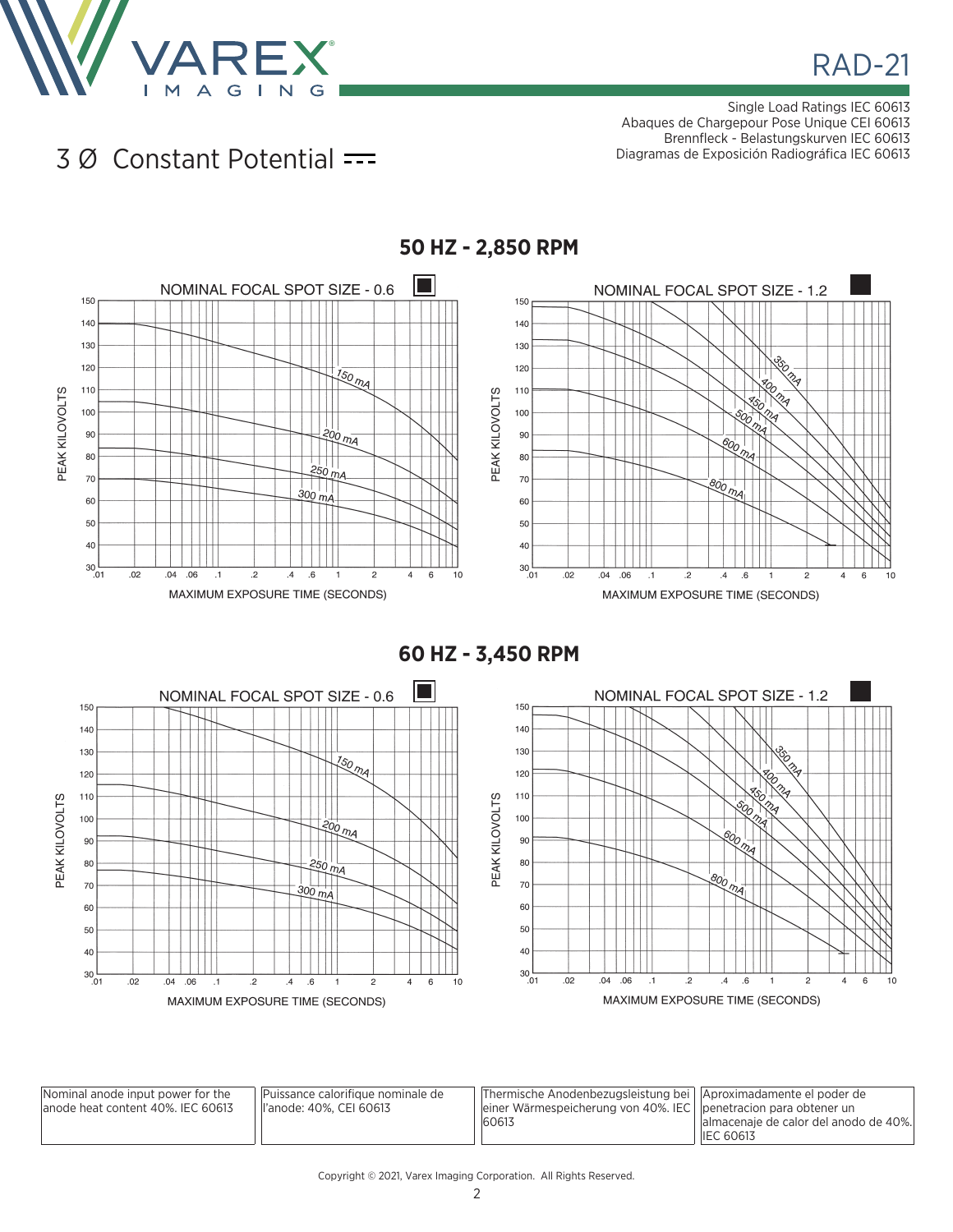

Single Load Ratings IEC 60613 Abaques de Chargepour Pose Unique CEI 60613 Brennfleck - Belastungskurven IEC 60613 Diagramas de Exposición Radiográfica IEC 60613

## 3 Ø Constant Potential



**150 HZ - 8,500 RPM**

**180 HZ - 10,000 RPM**



| Nominal anode input power for the<br>lanode heat content 40%. IEC 60613 | lPuissance calorifique nominale de<br>ll'anode: 40%. CEI 60613 | Thermische Anodenbezugsleistung bei   Aproximadamente el poder de<br>einer Wärmespeicherung von 40%. IEC $\vert$ penetracion para obtener un<br>60613 | lalmacenaje de calor del anodo de 40%. |
|-------------------------------------------------------------------------|----------------------------------------------------------------|-------------------------------------------------------------------------------------------------------------------------------------------------------|----------------------------------------|
|                                                                         |                                                                |                                                                                                                                                       | <b>IEC 60613</b>                       |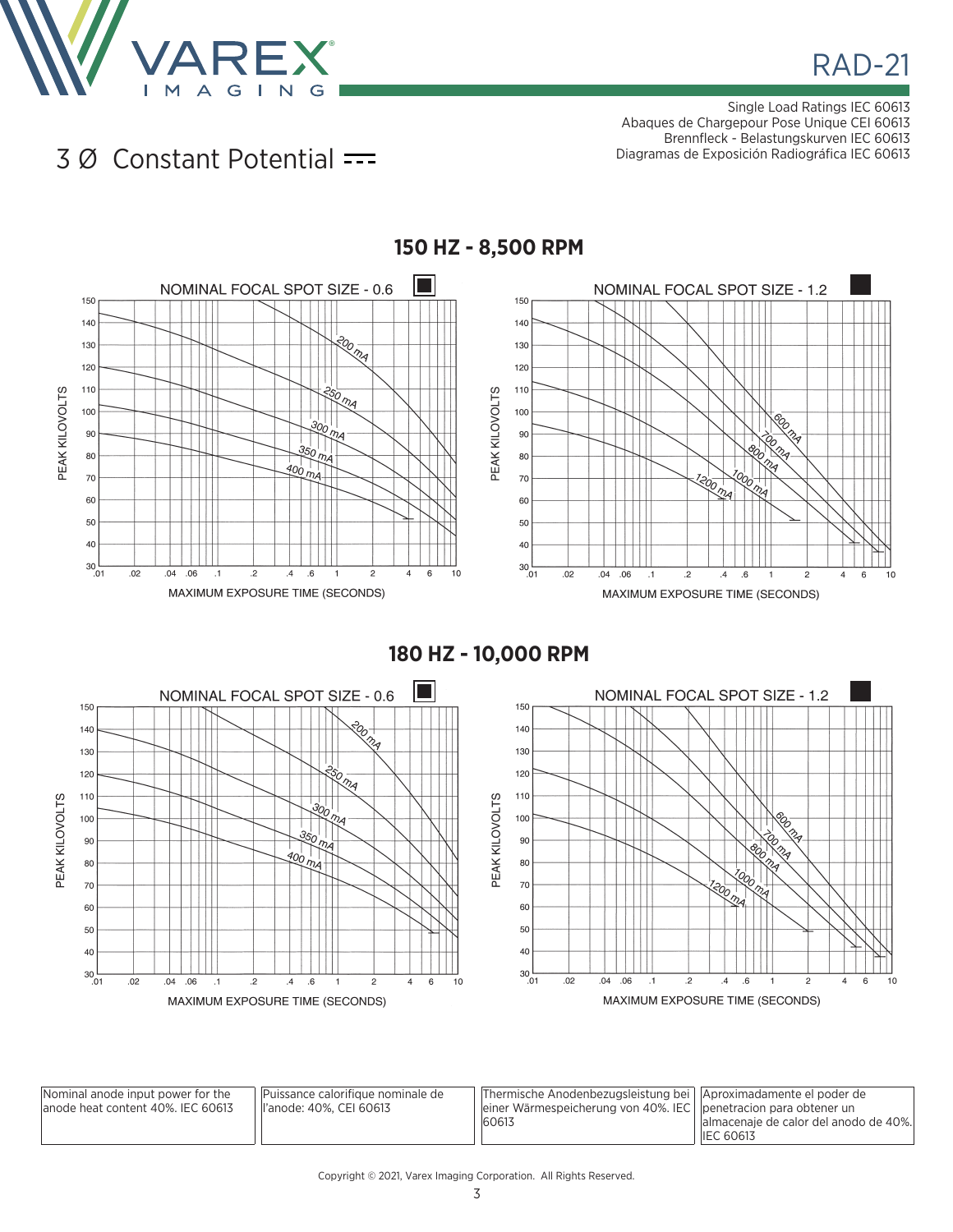

Filament Emission Charts IEC 60613 Abaques d' Émissions des Filaments CEI 60613 Glühfadenemissionsdiagramm IEC 60613 Curvas de Emisión de los Filamentos IEC 60613

## 3 Ø Constant Potential



| Note:                            | Remarque:                                                                                                                                      | Anmerkuna:                                                                                                                                                 | Nota:                                   |
|----------------------------------|------------------------------------------------------------------------------------------------------------------------------------------------|------------------------------------------------------------------------------------------------------------------------------------------------------------|-----------------------------------------|
|                                  | When using these emission curves LC or de l'utilisation de ces abaques Venn Sie diese Emissionskurven für                                      |                                                                                                                                                            | Si utiliza estas curvas de emisión para |
|                                  | for trial exposures, refer to the power   pour des expositions d'essai, référez-   Testaufnahmen verwenden, beziehen                           |                                                                                                                                                            | exposiciones de prueba, refiérase a las |
|                                  | rating curves shown for maximum vous aux courbes maximales de kV. Sie sich hierbei auf die entsprechenden curvas de gradación de potencia para |                                                                                                                                                            |                                         |
|                                  | kV, tube emission, filament current, d'emission du filament, de temps Nennleistungskurven für max. kV- de maximo de kV, tubo de emision,       |                                                                                                                                                            |                                         |
| exposure time, and target speed. |                                                                                                                                                | $\vert$ d'exposition et de vitesse de rotation. $\vert\vert$ Werte, Röhrenemission, Heizstrom, $\vert\vert$ corriente en los filamentos, tiempo de $\vert$ |                                         |
|                                  |                                                                                                                                                | l und Anodendrehzahl.                                                                                                                                      | exposión, y a las curvas de velocidad   |
|                                  |                                                                                                                                                |                                                                                                                                                            | del obietivo.                           |
|                                  |                                                                                                                                                |                                                                                                                                                            |                                         |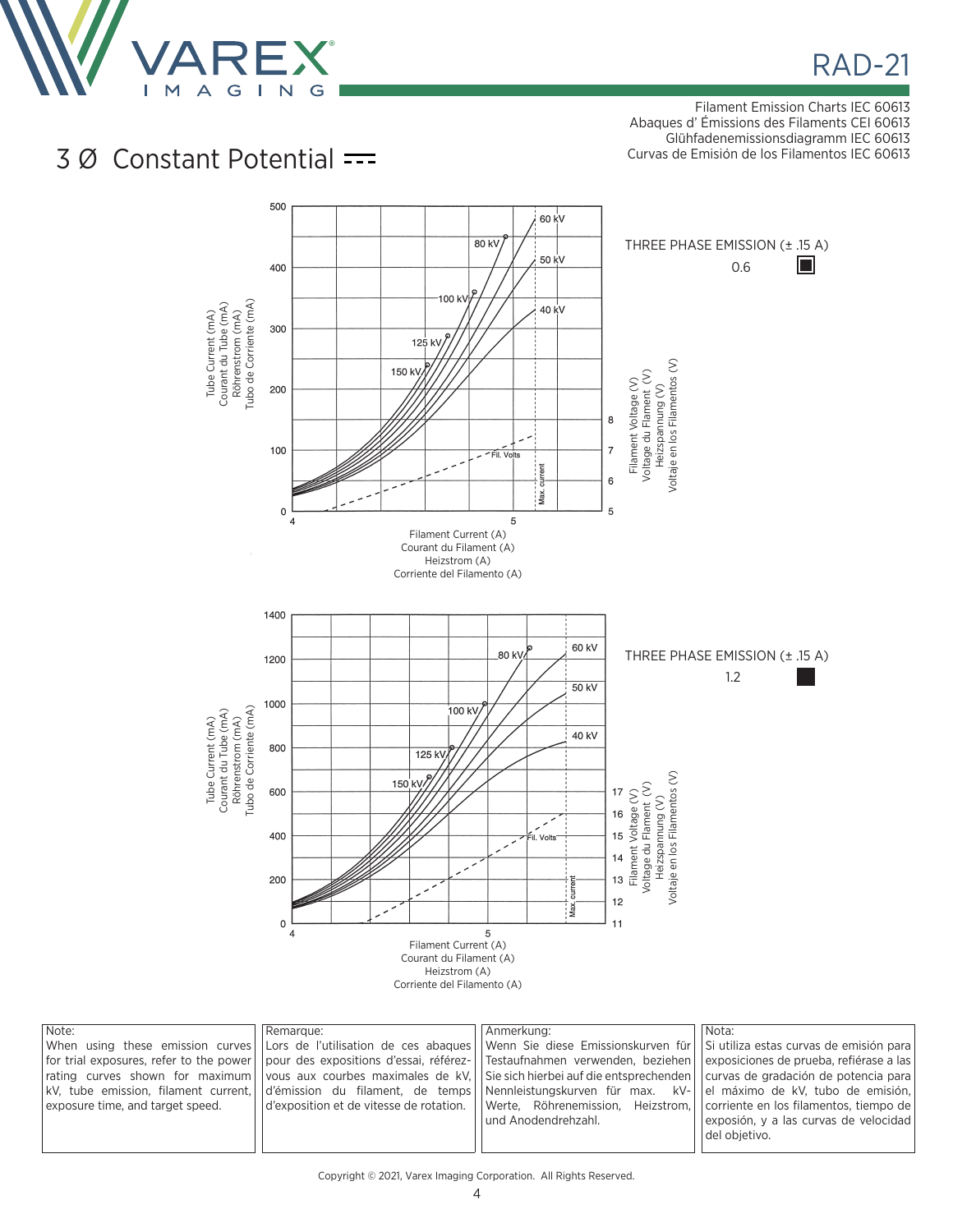

**RAD-21** 

Anode Heating & Cooling Chart Abaques d' Échauffement et de Refroidissement de L'Anode Anoden Aufheiz - und Abkühl Kurven Curvas de Calentamiento y Enfriamiento del Anodo